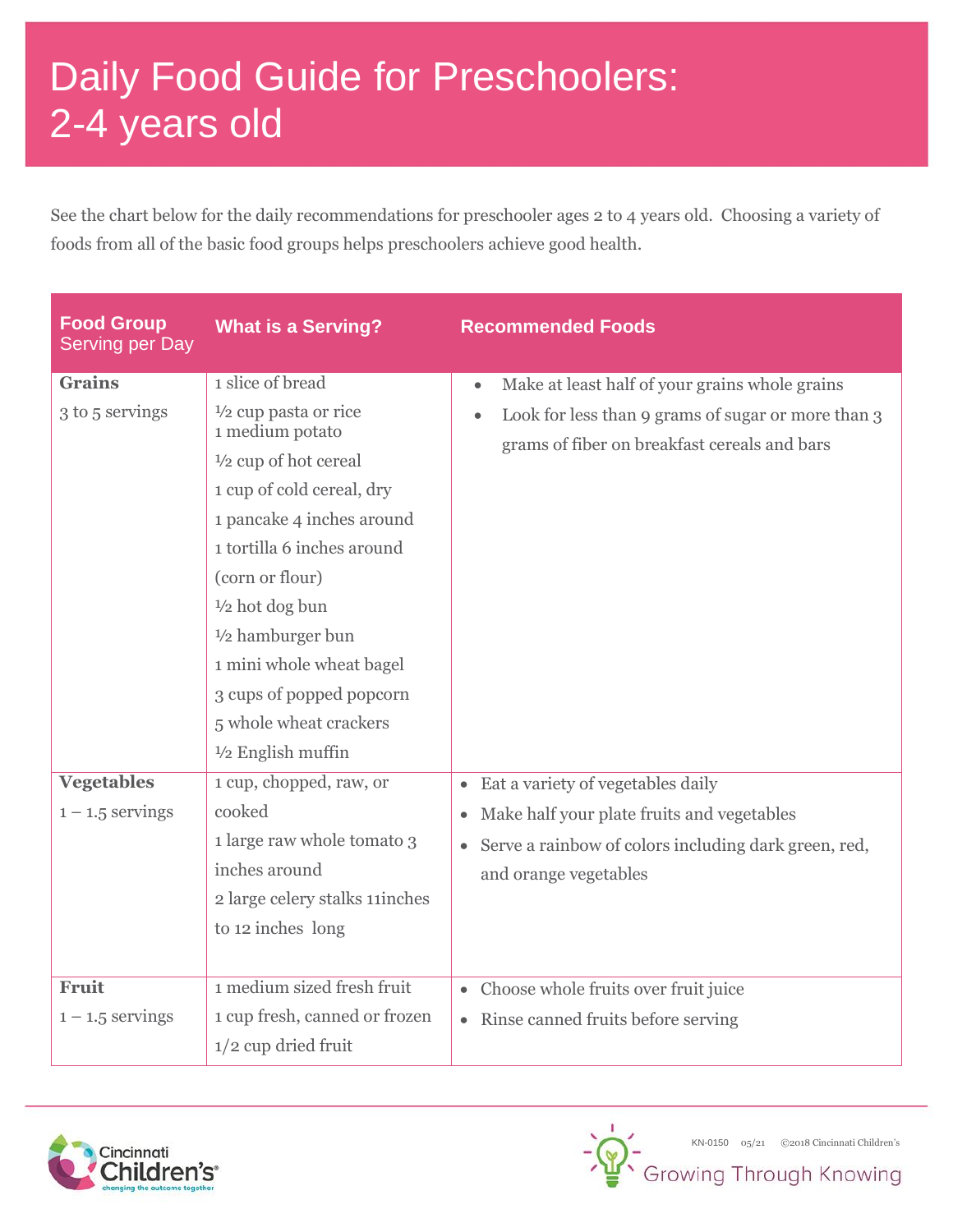## Daily Food Guide for Preschooler *continued…*

|                     | 8 large strawberries                      |                                                                   |
|---------------------|-------------------------------------------|-------------------------------------------------------------------|
|                     | 32 seedless grapes                        |                                                                   |
| <b>Protein:</b>     | 1-ounce cooked beef, fish,                | Bake, broil, grill or sauté meats rather than frying<br>$\bullet$ |
| $2 - 5$ oz/servings | poultry, pork                             | Trim fat from meat and remove skin from poultry<br>$\bullet$      |
|                     | $\frac{1}{4}$ cup cooked beans or lentils | before cooking                                                    |
|                     | 1egg                                      | Select non-breaded meats                                          |
|                     | 1 Tbsp. nut or seed butter                |                                                                   |
|                     | $\frac{1}{2}$ ounce nuts or seeds         |                                                                   |
|                     | 12 almonds, 24 pistachios, 7              |                                                                   |
|                     | walnut halves                             |                                                                   |
|                     | 1 sandwich slice of lunch meat            |                                                                   |
|                     | 2 Tbsp. hummus                            |                                                                   |
| <b>Dairy</b>        | 1 cup (8 ounces) milk                     | Serve fat-free or low-fat (1%) milk                               |
| 2 to 2.5 servings   | 1 cup calcium fortified soy               | Include milk or calcium fortified soy/rice milk to                |
|                     | milk                                      | meet diary needs                                                  |
|                     | 1 cup yogurt                              | Limit intake of drinkable yogurts, puddings,                      |
|                     | $1\frac{1}{2}$ - 2 ounces cheese          | frozen yogurts and ice cream because of the high                  |
|                     | $1/3$ cup shredded cheese                 | sugar content.                                                    |
|                     | 2 cups low fat cottage cheese             |                                                                   |

## **Helpful Tips**

- Try new foods by allowing your child to help you prepare the meal
- Avoid sugary beverages including pop, juice, lemonade, fruit punch and Kool-Aid
- Limit fruit juice to 4 ounces or less each day
- Drink water and milk most often
- Limit foods high in saturated fat (like butter) and choose foods higher in unsaturated fats (like olive oil)
- Limit sodium to 2,300 mg per day or less
- Have scheduled meal and snack times